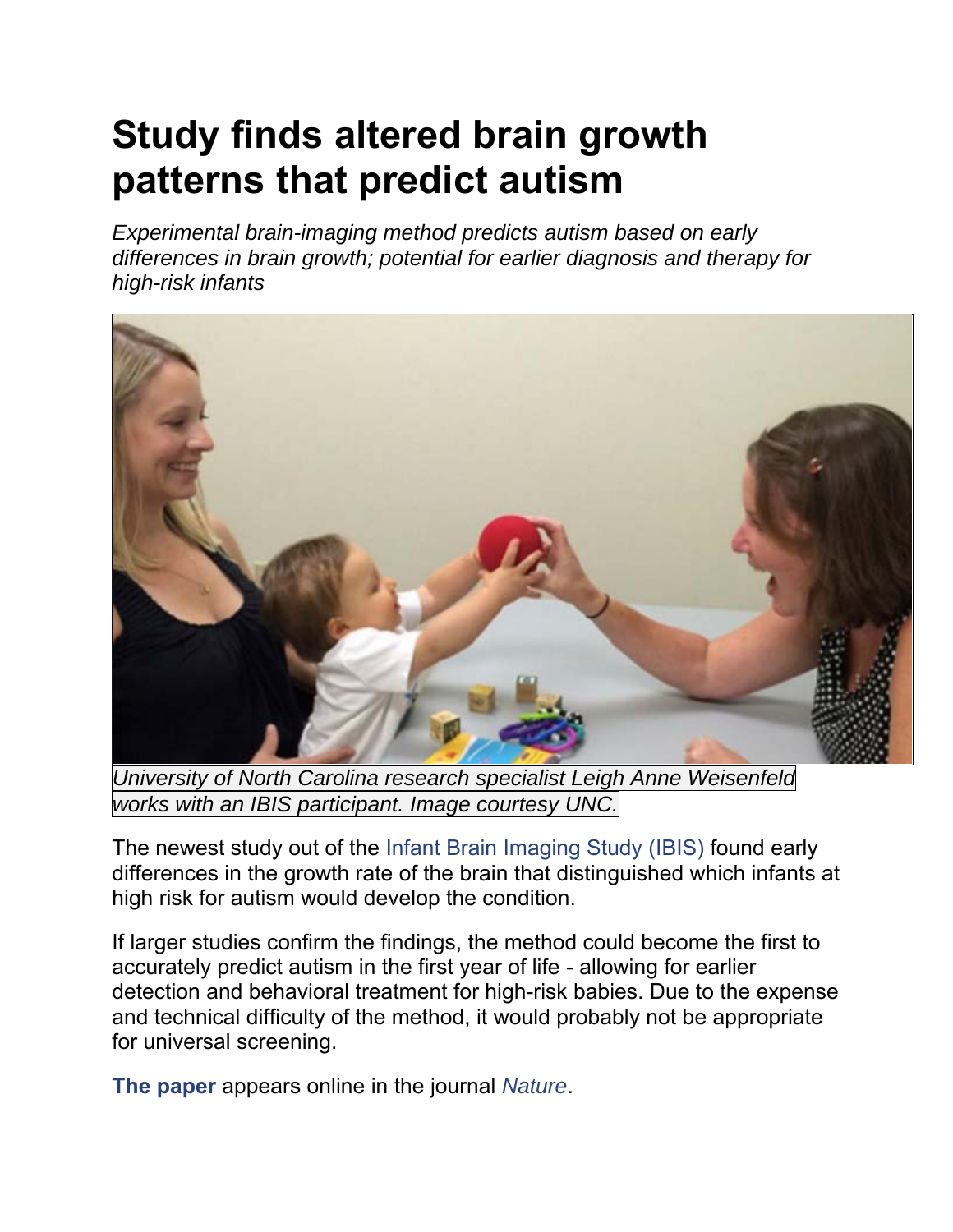Autism Speaks helps fund IBIS through a grant to senior investigator Joseph Piven, a developmental psychiatrist with the University of North Carolina School of Medicine. IBIS is also part of the Autism Speaks Baby Siblings Research Consortium. The study and the consortium follow babies born to parents who already have a child on the autism spectrum. Because autism tends to run in families, these "baby sibs" are at relatively high risk for developing the condition.

"The results of this new analysis are directly in line with our organization's goal to lower the age of autism diagnosis to enable earlier intervention," comments Mathew Pletcher, Autism Speaks' interim chief science officer. Earlier this month, researchers reported that the average age of diagnosis remains stubbornly stuck around age 4, even for severe forms of autism. This is despite the fact that the condition usually can be diagnosed around age 2 through a behavioral assessment.

In the new study, the investigators tracked 106 high-risk baby siblings of children who had autism. For comparison, the study also included 42 lowrisk infants who had no immediate family members with autism. All the babies underwent behavioral evaluations and noninvasive brain imaging at 6, 12 and 24 months.

Of the 106 high-risk infants, 15 developed autism, as diagnosed through their behavioral assessment at age 2. None of the low-risk babies developed autism.

Looking at the brain images taken at 6 and 12 months of age, the investigators found an increased rate of brain-surface expansion in the infants who later developed autism. This hyper-expansion did not occur in any of the babies who did not develop autism.

The investigators also found that the early hyper-expansion of the brain's surface led to an overall overgrowth in brain volume between 12 and 24 months. What's more, the volume overgrowth corresponded with the appearance of social difficulties, and the degree of overgrowth corresponded with the severity of these difficulties.

Finally, the researchers developed a computerized formula (machinelearning algorithm) that could predict autism with 80 percent accuracy based on the brain-images taken at 6 and 12 months.